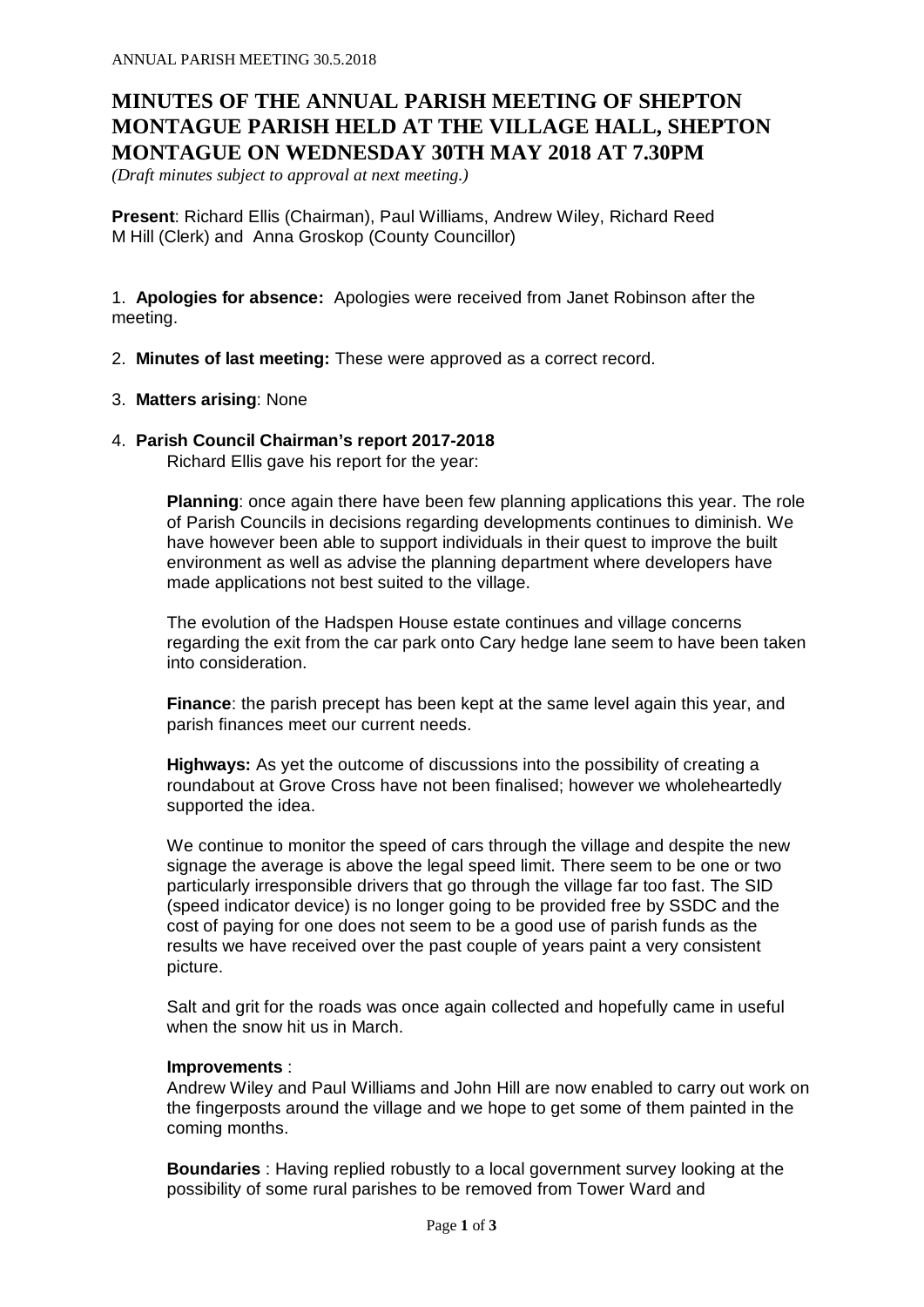amalgamated into Wincanton ward which is largely urban, we are to remain in Tower ward and will continue to be represented by councillors who understand the issues facing rural villages.

My thanks must go to those diligent members of the parish who made their thoughts clear to the Electoral committee on the subject.

**Chair:** It has been a pleasure, as always, to be able to give something back to this delightful and special place. A significant section of the community give their time generously so that we can continue to live in a small village that brings people together rather than it becoming a pleasant dormitory where people sleep but don't actually interact.

The real work of the Parish Council, largely the reading and sorting the endless communications from Yeovil and Taunton is carried out by Margaret Bowden, thank goodness.

I would like to thank the rest of the council for their time, their hard work, their help and their good advice. I would also like to thank Anna Groskop and Mike Beech and for their invaluable help and guidance and for their work behind the scenes in trying to make our voices heard at council level.

Anna thanked the Parish Councillors for their hard work for the benefit of the local community, especially as they are volunteers.

#### **5. Presentation of the Parish Council accounts (unaudited).**

The clerk distributed copies of the Parish Council accounts for the year ended 31st March 2018 showing that the balance in the Parish Council bank account stood at £2988.94 to be carried forward to 2018-19.

# **INCOME AND EXPENDITURE FOR YEAR ENDING 31ST MARCH 2018**

| <b>INCOME</b>         | 2017/18 |          | <b>EXPENDITURE</b>        | 2017/18 |          |
|-----------------------|---------|----------|---------------------------|---------|----------|
| Bal B/F               | £       | 3,155.19 | <b>SALC</b>               | £       | 51.11    |
| Precept               | £       | 1,935.00 | Telephone box             | £       | 1.00     |
| Council tax reduction | £       | 10.00    | <b>Village Hall</b>       | £       | 100.00   |
| support grant         |         |          | <b>CAB</b>                | £       | 20.00    |
|                       |         |          | Clerk annual pay          | £       | 495.00   |
|                       |         |          | Zurich Insurance          | £       | 257.60   |
|                       |         |          | Audit                     | £       |          |
|                       |         |          | Churchyard                | £       | 750.00   |
|                       |         |          | Grit bin                  | £       | 225.80   |
|                       |         |          | Paving slabs for grit bin | £       | 10.74    |
|                       |         |          | Village hall donation     | £       | 200.00   |
| <b>Total</b>          | £       | 5,100.19 | <b>Total</b>              | £       | 2,111.25 |
|                       |         |          |                           |         |          |

| Income minus Expenditure equals                 | £ 2,988.94 |
|-------------------------------------------------|------------|
|                                                 |            |
| Balance as per bank statement @ 31st March 2018 | £ 2,988.94 |